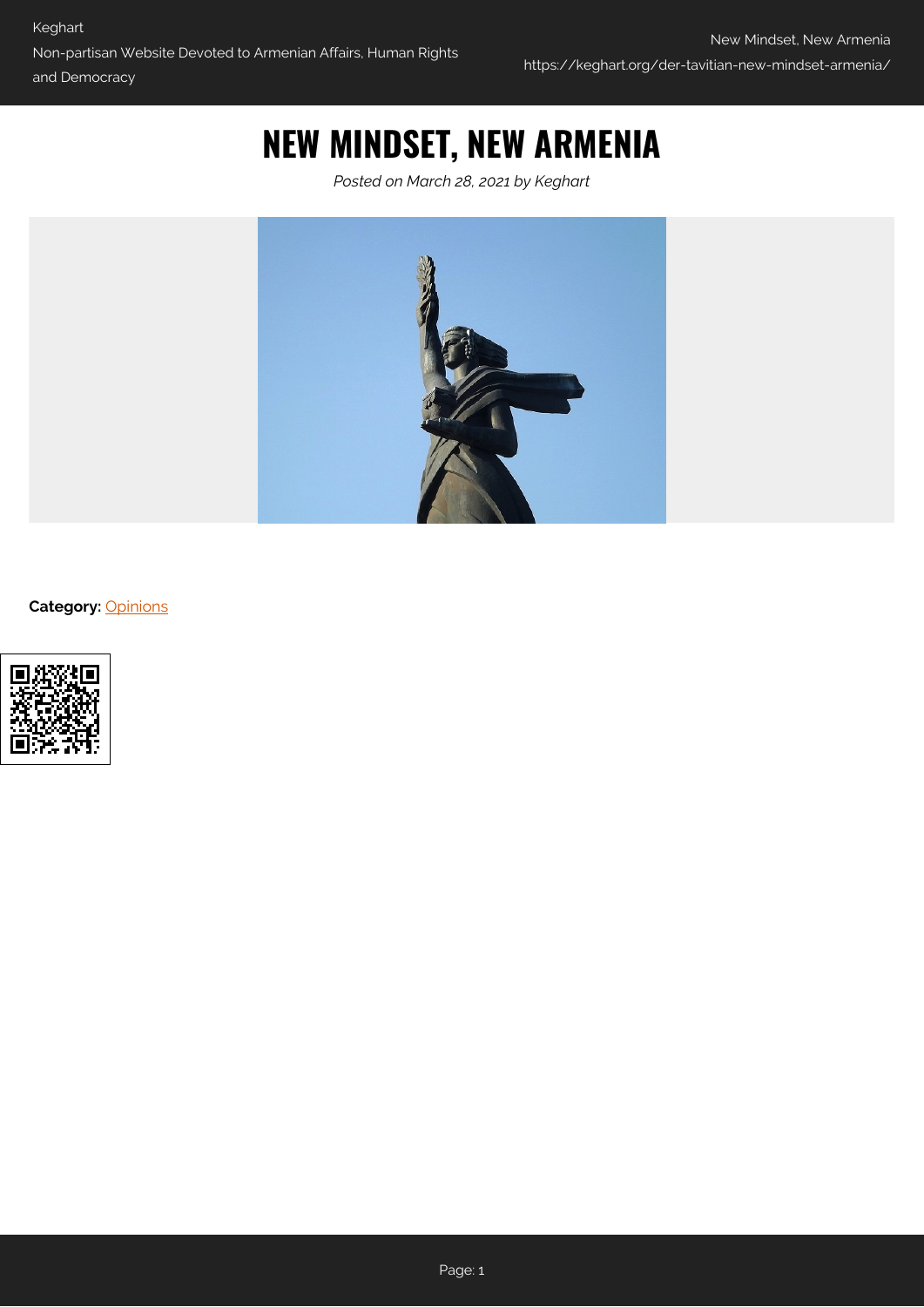### **Defeat and Opportunity**

**By Harut Der-Tavitian**, Los Angeles, March 2021

*"A high heart ought to bear calamities and not flee them, since bearing them reveals the* grandeur of the mind and fleeing them the cowardice of the heart." Pietro Aretino, 16<sup>th</sup> century Italian author who influenced art and politics.

*"To be brave in misfortune is to be worthy of manhood; to be wise in misfortune is to*

**conquer fate."** Agnes Repplier, 19<sup>th</sup> century American essayist.

We must admit our defeat in the Second Artsakh War put every patriotic Armenian in a difficult state of mind. We must also admit that as much as the agony of defeat, we are concerned in the disgraceful situation we are witnessing in Armenia. **In life as in the life of nations, progress is made by those who learn from defeat or failure and create the opportunity to make up for the loss.** We are witnessing the opposite in Armenia.

Just as in the past three decades, when opportunists exploited the victory of the First Artsakh War for their enrichment, today they are exploiting defeat. Thus, we have become vulnerable to new disasters. Our leaders lack the brilliance of Aretino and the wisdom of Repplier to overcome defeat and become masters of our destiny. Here are practical steps we should take to recover and put Armenia on the path to strength, security, peace, democracy, and prosperity. Throughout many articles in the past three decades, we had stressed the importance of implementing these steps.

#### **Being Aware of the Responsibility of Generations**

Every generation is a link in the long chain of history. As such, it has a responsibility to contribute to the strengthening of that chain. To succeed as a nation, the following must be ingrained in the mind of each Armenian: "What can I do for my NATION?" Let us not be cognizant only of our weaknesses and correct them, but also be aware of our strengths. We are a strong and hardy nation. Otherwise, we would not have existed today when nations that were much stronger than us have disappeared. Now our generation is facing a historic mission. However, our newest national awakening that began in 1988 has a long way to go before our dreams come true.

#### **Perception of the Value of the "Whole"**

When we take a look at our millennial history, it becomes clear that whenever we were guided by the interests of the "whole", that is, the Armenian nation, we were victorious. When the interests of the "part", that is, the individual-clan-party dominated, the "whole" has suffered. Instead of developing the consciousness of the 'whole', we have often plunged into the labyrinth of regimes and ideologies that have divided our national spirit. The greats of the Armenian nation were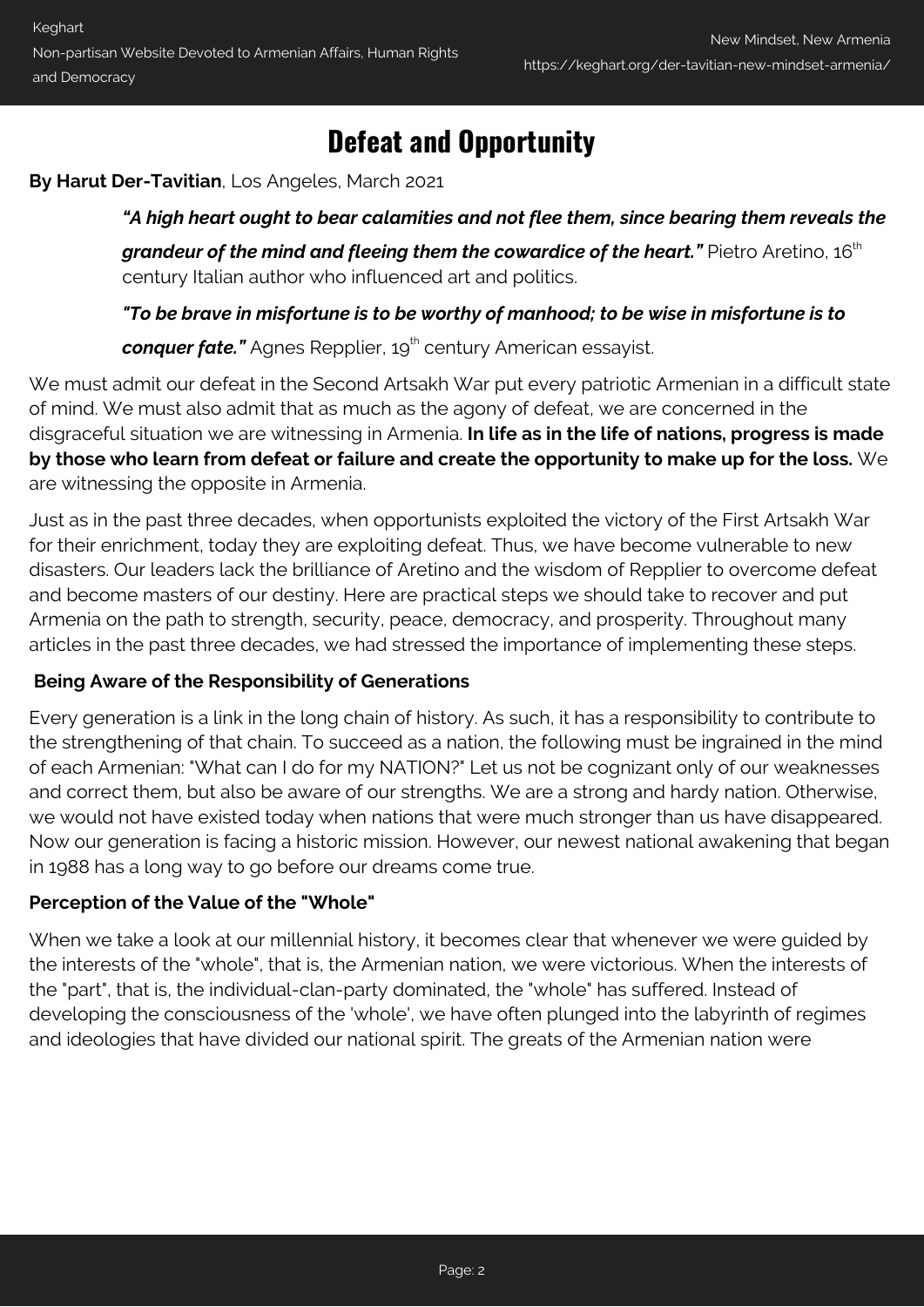immortalized partly because they sought to serve beyond the transient. They were immortalized because they sought to serve the long-term interests of the nation. Unfortunately, this consciousness is not apparent among the leaders who claim to lead our nation. Otherwise, we would not have fallen into these dire times.

#### **Prominence of National Orientation**

It's essential that we pursue a policy of national orientation in shaping our independent destiny. Our efforts should be directed towards serving the interests of our nation and not those of foreign powers. Let us not be carried away by vain and dreamy promises and empty hopes. Let's not seek justice from the right or the left. Let's realize that this so-called justice is directly related to our strength. If we harbor that power, we can demand and assert our rights. If we don't, then our demands become ridiculous…we become impoverished and despised by the left and the right.

#### **The Need to Free Ourselves from Self-deception**

While it is hard to accept that as a nation we suffer from self-deception, it is necessary to acknowledge this fact as a vital step to overcome the misfortunes we have suffered and the dangers that still threaten us. As a nation, we don't realize that we are wasting the heritage we have inherited. We dismiss our shortcomings and besmirch and discredit nations that appeared in history centuries after us but are now far ahead of us.

Every Armenian must ask: "Was this my Big Dream?" Unfortunately, a majority of Armenians will give a negative response to the question--from those who were driven from their homeland as a result of the Genocide to those who emigrated from Armenia in recent years. We must express our dissatisfaction over all shameful aspects and abhorrent behavior, especially those in leadership positions that have caused national disappointment. More than 150 years ago Raffi said: "Selfdeception is moral suicide, the cure for which lies in self-awareness. It is self-awareness that moves the individual to enduring enterprises. It inspires the person to relentless progress. It gives birth to genius, craft, science and the well-being of the world. Dissatisfaction with his condition is an honest stimulus that leads to his well-being."

#### **The Essence of Democracy and the Rule of Law**

As pleasing as the image of the hero achieving miracles may seem, he cannot ensure the long-term well-being of a state. On the other hand, the dictator who considers himself a do-gooder and hero is just as much a curse for his country and people. The rule of law and democracy are fundamental to the well-being and progress of a country. The situation in the country could not be improved by replacing one feudal lord with another. Institutional change and change in people's mentality and psychology are what make a difference. The wider the base of democracy, stronger is the country's position and the right of its citizenry to have a dignified life and future. This is fact because the country does not depend on a few people who are prone to bribery or even subject to assassination. Rather than depend for our salvation on individuals, we should strengthen Yeghishe Charents'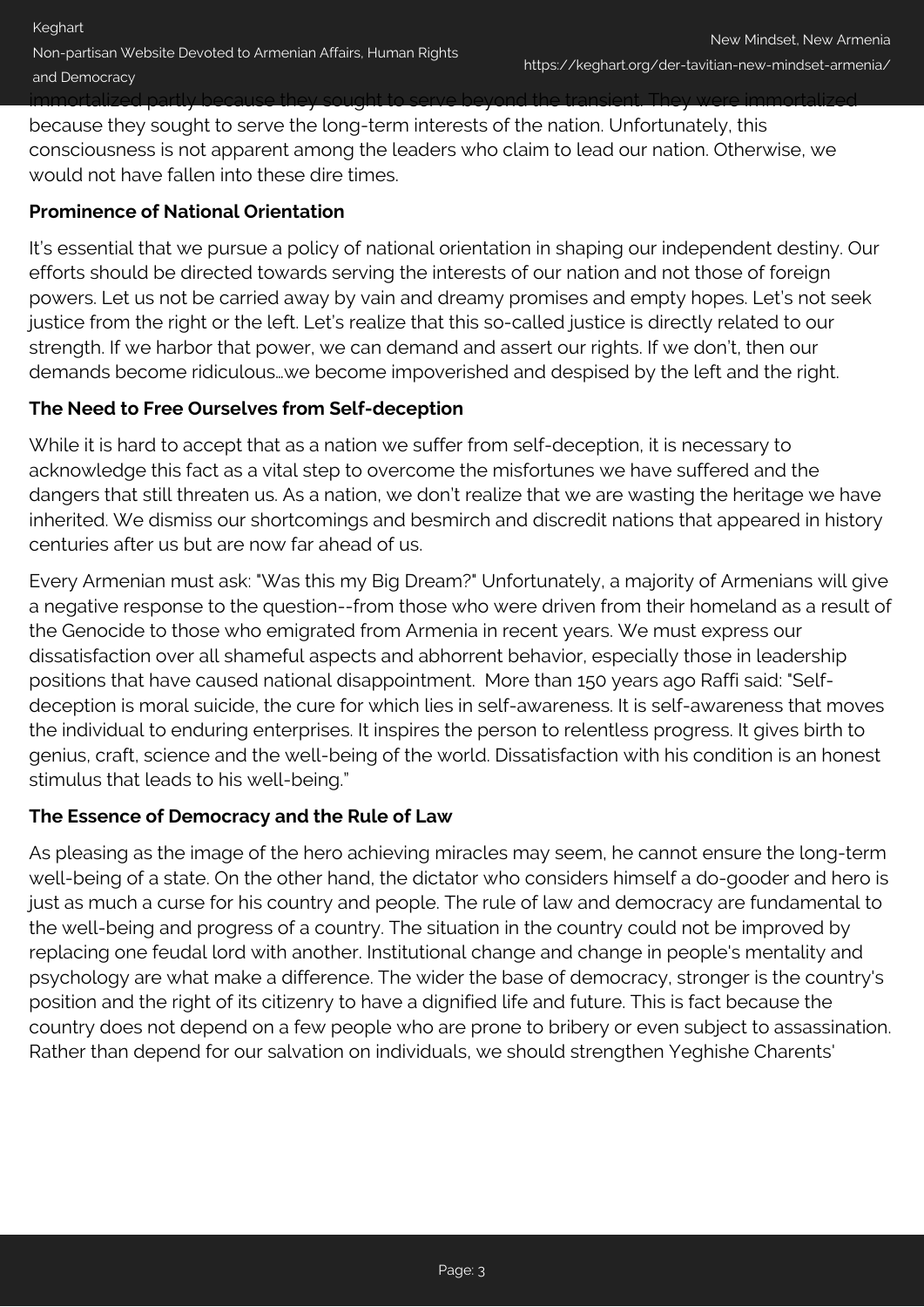The importance of democracy and the rule of law can't be overstated. If we are truly concerned in a dignified future for our country, its economic growth, the improvement of its image, and the just solution of the Artsakh issue, then we must first create a legal, just and democratic framework. We must be aware that the degree of stability of any state depends first and foremost on the quality of the principles of justice, law, freedom and democracy that its citizens profess.

#### **The Importance of Learning from History**

There are many parallels between the past and the present. Thus, the past should be a textbook which should teach us what not to repeat. From the heroic Battle of Sartarapat to the disgrace of Kars, from the heroic Battle of Artsakh to the recent calamity we observe the following: Do victories achieved by the sacrifices of idealists in desperate situations become prey to peacetime opportunists and exploiters who lack national consciousness and patriotism? The catastrophe of the Second Artsakh War proved that we are not heeding the lessons of history and thus are repeating our mistakes.

There is enough evidence to confirm that if our political leaders, intelligentsia and people had acted in accordance with the above-mentioned points, our current situation would have been more favorable. On many occasions the alarm has been sounded by far-sighted Armenians that we are on the wrong track and that we need "an ACUTE CHANGE OF COURSE in our way of thinking and acting to stop the process of decay." Our leaders have been warned that the calm but destructive process must be DISTURBED in search of new ways and new perspectives. Our feckless leaders have been told many times that we have to build our future with our hands trusting our own power and the call of our heritage and joint forces. Our so-called leaders have been told we should not tolerate any force--internal or external--which restrains our critical thinking. A leader who restrains people's thoughts cannot lead the nation to a dignified future. The main guarantee of a secure and dignified future for a small nation like ours lies in the empowerment of its people and in the establishment of a democratic, just and lawful society. It must be the responsibility of all of us to strive for that goal. We must support the struggle of those who are fighting for that cause and spread their ideas. As the saying goes: "only those who believe they can, will win."

Our defeat in the recent Artsakh war should not subdue us but strengthen our fighting spirit, help us atone for our mistakes and move forward. We are hopeful the young generation of Armenia will lead us in that direction. More than 400 years ago, French essayist Montaigne wrote: "There are defeats more triumphant than victories." The process of justifying Montaigne's statement begins with revealing the reasons for our failures and holding those responsible accountable.

Finally, from the most successful American professional football coach and often quoted Vince Lombardi: "It's not whether you get knocked down; it's whether you get up." And one more: "Individual commitment to a group effort. That's what makes a team work."